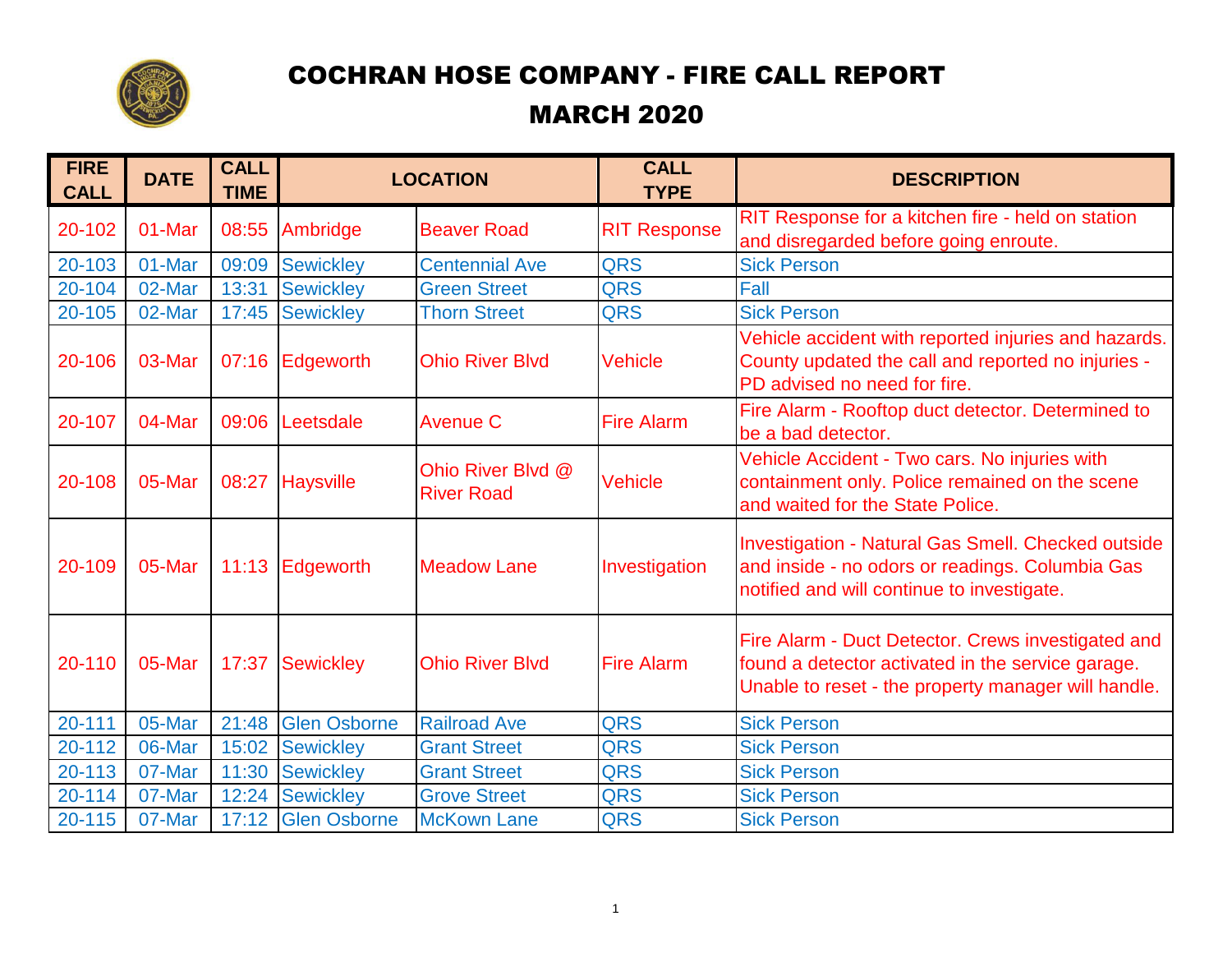| <b>FIRE</b><br><b>CALL</b> | <b>DATE</b> | <b>CALL</b><br><b>TIME</b> | <b>LOCATION</b>                    |                                           | <b>CALL</b><br><b>TYPE</b> | <b>DESCRIPTION</b>                                                                                                                                                                                                                       |
|----------------------------|-------------|----------------------------|------------------------------------|-------------------------------------------|----------------------------|------------------------------------------------------------------------------------------------------------------------------------------------------------------------------------------------------------------------------------------|
| 20-116                     | 07-Mar      | 18:14                      | Edgeworth                          | Ohio River Blvd @<br><b>Hazel Lane</b>    | <b>Vehicle</b>             | Vehicle Accident - Two vehicles. EMS evaluated 3<br>patients. Fire crews mitigated hazards and assisted<br>with traffic control.                                                                                                         |
| 20-117                     | 08-Mar      | 11:07                      | <b>Sewickley</b>                   | <b>Academy Ave</b>                        | <b>QRS</b>                 | <b>Sick Person</b>                                                                                                                                                                                                                       |
| 20-118                     | 08-Mar      |                            | <b>Sewickley</b>                   | <b>War Memorial Park</b>                  |                            | Station 101 was dispatched to assist EMS in<br>Sewickley Heights - access was gained through<br>War Memorial Park with their ATV. CAD assigned<br>a number to 258 due to the location. 258 was not<br>needed or dispatched. Number only. |
| 20-119                     | 08-Mar      | 14:00                      | <b>Sewickley</b><br><b>Heights</b> | <b>Anderson Lane</b>                      | <b>Structure Fire</b>      | Possible structure fire - caller reports a haze in the<br>residence. Residence checked - no problem found.                                                                                                                               |
| 20-120                     | 08-Mar      | 14:12                      | <b>Sewickley</b>                   | <b>Thorn Street</b>                       | <b>Vehicle</b>             | Reported vehicle alarm for an accident. Nothing<br>found.                                                                                                                                                                                |
| 20-121                     | 09-Mar      | 07:20                      | Leetsdale                          | Leetsdale Industrial<br><b>Drive</b>      | <b>Fire Alarm</b>          | Fire Alarm - Reported false. Disregarded before<br>going enroute.                                                                                                                                                                        |
| 20-122                     | 09-Mar      | 10:40                      | Edgeworth                          | <b>Beaver Road</b>                        | <b>QRS</b>                 | <b>Sick Person</b>                                                                                                                                                                                                                       |
| 20-123                     | 09-Mar      | 12:52                      | <b>Glen Osborne</b>                | <b>Davis Lane</b>                         | <b>Fire Alarm</b>          | Fire Alarm - Contractors working on the scene.                                                                                                                                                                                           |
| 20-124                     | 10-Mar      | 08:27                      | <b>Sewickley</b>                   | <b>Blackburn Road</b>                     | <b>QRS</b>                 | <b>Dispatch Error</b>                                                                                                                                                                                                                    |
| 20-125                     | 12-Mar      | 00:14                      | <b>Sewickley</b>                   | <b>Sprout Way</b>                         | <b>QRS</b>                 | <b>Sick Person</b>                                                                                                                                                                                                                       |
| 20-126                     | 12-Mar      | 17:47                      | <b>Sewickley</b>                   | <b>Melville Lane</b>                      | <b>QRS</b>                 | <b>Sick Person</b>                                                                                                                                                                                                                       |
|                            |             |                            |                                    |                                           |                            | <b>Dispatch Error</b>                                                                                                                                                                                                                    |
| 20-127                     | 12-Mar      | 18:41                      | <b>Sewickley</b>                   | <b>Centennial Ave</b>                     | <b>QRS</b>                 | <b>Sick Person</b>                                                                                                                                                                                                                       |
| 20-128                     | 13-Mar      | 11:57                      | <b>Sewickley</b>                   | Ohio River Blvd @<br><b>Graham Street</b> | <b>Vehicle</b>             | Vehicle Accident - Two vehicles with air bag<br>deployment. Assisted with clean-up of road debris.                                                                                                                                       |
| 20-129                     | 13-Mar      |                            | 19:27 Harmony Twp.                 | <b>Chestnut Street</b>                    | <b>RIT Response</b>        | RIT Response for a reported structure fire -<br>disregarded before going enroute.                                                                                                                                                        |
| 20-130                     | 14-Mar      |                            | 19:35 Edgeworth                    | <b>Maple Lane</b>                         | <b>Fire Alarm</b>          | Fire Alarm - First Floor. Cooking Incident                                                                                                                                                                                               |
| 20-131                     | 15-Mar      |                            | 04:15 Sewickley                    | <b>Melville Lane</b>                      | <b>QRS</b>                 | <b>Sick Person</b>                                                                                                                                                                                                                       |
| 20-132                     | 15-Mar      | 12:46                      | Sewickley                          | <b>Centennial Ave</b>                     | <b>QRS</b>                 | <b>Sick Person</b>                                                                                                                                                                                                                       |
| 20-133                     | 15-Mar      |                            | 19:33 Edgeworth                    | <b>Way Hollow Road</b>                    | <b>QRS</b>                 | <b>Sick Person</b>                                                                                                                                                                                                                       |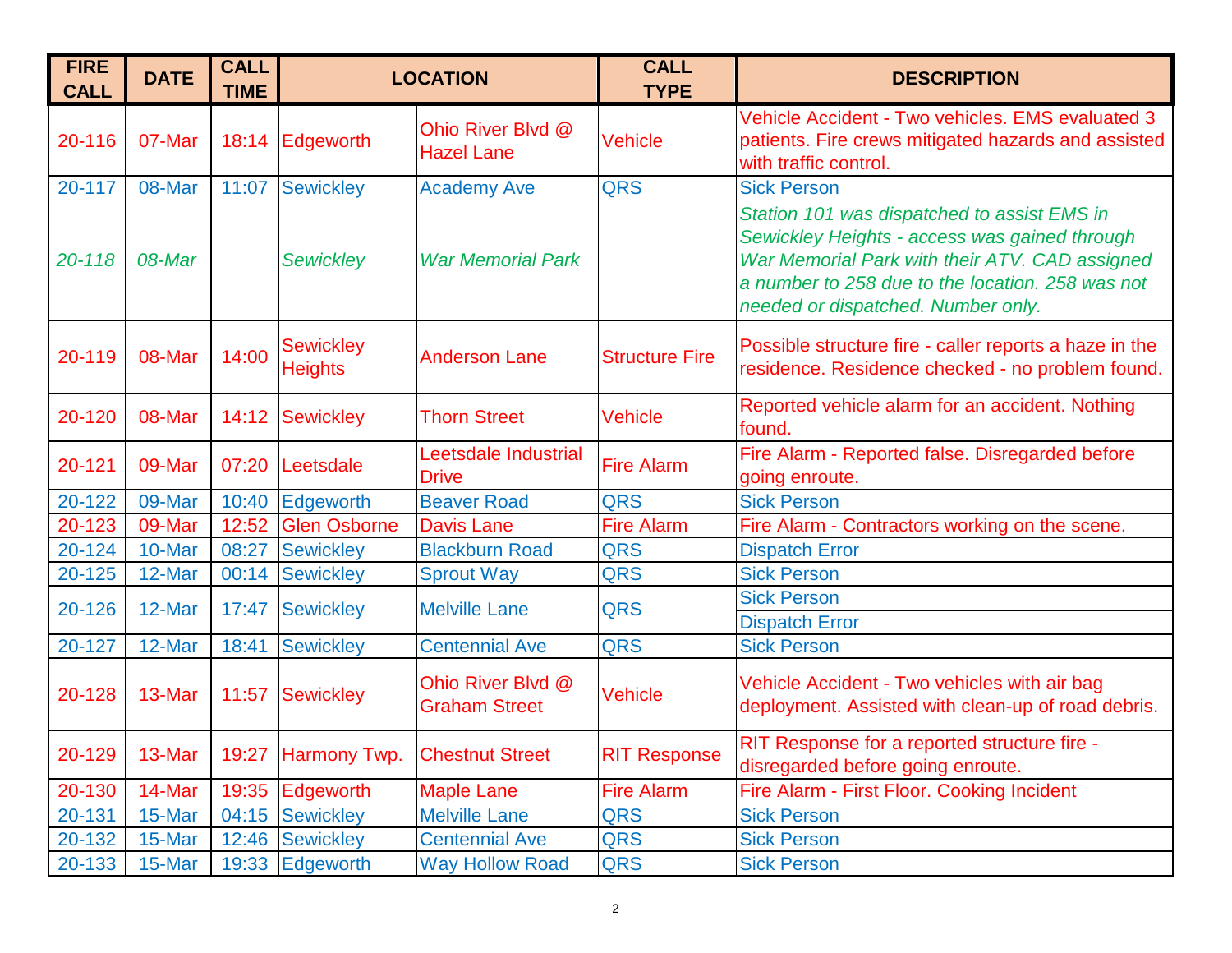| <b>FIRE</b><br><b>CALL</b> | <b>DATE</b> | <b>CALL</b><br><b>TIME</b> | <b>LOCATION</b>     |                                                 | <b>CALL</b><br><b>TYPE</b> | <b>DESCRIPTION</b>                                                                                                     |
|----------------------------|-------------|----------------------------|---------------------|-------------------------------------------------|----------------------------|------------------------------------------------------------------------------------------------------------------------|
| 20-134                     | 16-Mar      | 01:31                      | Edgeworth           | <b>Ohio River Blvd</b>                          | <b>Vehicle</b>             | Vehicle Accident - 2 vehicles with one through a<br>fence with a large debris field.                                   |
| 20-135                     | 16-Mar      | 17:01                      | Leetsdale           | <b>Avenue C</b>                                 | <b>Fire Alarm</b>          | Fire Alarm - roof top smoke detector.                                                                                  |
| 20-136                     | 16-Mar      | 18:47                      | Edgeworth           | <b>Irwin Drive</b>                              | <b>Fire Alarm</b>          | Fire Alarm - cooking incident                                                                                          |
| 20-137                     | 17-Mar      | 11:50                      | Leetsdale           | <b>Broad Street</b>                             | <b>Structure Fire</b>      | Reported structure Fire - Microwave Fire. Fire was<br>out on arrival - ventilation was needed.                         |
| 20-138                     | 17-Mar      | 15:08                      | <b>Sewickley</b>    | <b>Mulberry Street</b>                          | <b>QRS</b>                 | <b>Sick Person</b>                                                                                                     |
| 20-139                     | 18-Mar      | 09:55                      | <b>Glen Osborne</b> | <b>Beaver Road</b>                              | <b>Fire Alarm</b>          | Fire Alarm - second floor. Disregarded by owner<br>before going enroute.                                               |
| 20-140                     | 19-Mar      | 08:02                      | <b>Sewickley</b>    | <b>Thorn Street</b>                             | <b>QRS</b>                 | <b>Sick Person</b>                                                                                                     |
| 20-141                     | 19-Mar      | 12:54                      | <b>Sewickley</b>    | <b>Beaver Street</b>                            | <b>QRS</b>                 | Fall                                                                                                                   |
| 20-142                     | 20-Mar      | 14:13                      | <b>Glen Osborne</b> | Ohio River Blvd @<br><b>River Road</b>          | <b>Vehicle</b>             | Vehicle Accident - Two vehicles, Assist with traffic<br>and containment.                                               |
| 20-143                     | 20-Mar      | 17:57                      | <b>Sewickley</b>    | <b>Ferry Street</b>                             | <b>Miscellaneous</b>       | Illegal Burn - Resident advised of rules                                                                               |
| 20-144                     | 20-Mar      | 18:18                      | Edgeworth           | <b>Maple Lane</b>                               | <b>QRS</b>                 | <b>Sick Person</b>                                                                                                     |
| 20-145                     | 22-Mar      | 10:31                      | <b>Sewickley</b>    | <b>Ohio River Blvd</b>                          | <b>QRS</b>                 | <b>Sick Person</b>                                                                                                     |
| 20-146                     | 22-Mar      | 17:53                      | Edgeworth           | <b>Chestnut Road</b>                            | <b>Miscellaneous</b>       | Trees and wires down - assisted with traffic control<br>and general safety until the power company arrived.            |
| 20-147                     | 23-Mar      | 17:38                      | Edgeworth           | <b>Quaker Road</b>                              | <b>Fire Alarm</b>          | Fire Alarm - Cooking Incident                                                                                          |
| 20-148                     | 24-Mar      | 06:41                      | Leetsdale           | <b>Quaker Village</b><br><b>Shopping Center</b> | <b>Rescue</b>              | Vehicle Accident - 2 vehicles with reported<br>entrapment. Patient extricated upon arrival.                            |
| 20-149                     | 24-Mar      | 14:56                      | <b>Sewickley</b>    | <b>Beaver Street</b>                            | <b>CO Alarm</b>            | <b>CO Alarm - Faulty Detector</b>                                                                                      |
| 20-150                     | 24-Mar      | 16:50                      | Edgeworth           | <b>Way Hollow Road</b>                          | <b>Fire Alarm</b>          | Fire Alarm - No problem, the resident was changing<br>batteries in the detector                                        |
| 20-151                     | 27-Mar      | 02:02                      | <b>Sewickley</b>    | <b>Beaver Street</b>                            | QRS                        | <b>Sick Person</b>                                                                                                     |
| 20-152                     | 27-Mar      | 02:27                      | <b>Ben Avon</b>     | <b>Western Ave</b>                              | <b>Structure Fire</b>      | Reported structure Fire - No problem found                                                                             |
| 20-153                     | 27-Mar      | 12:26                      | <b>Sewickley</b>    | Beaver Street @<br><b>Nevin Ave</b>             | <b>Miscellaneous</b>       | Transformer Fire Found the circuits tripped and a<br>tree on wires. Cleaned-up the roadway - power<br>company advised. |